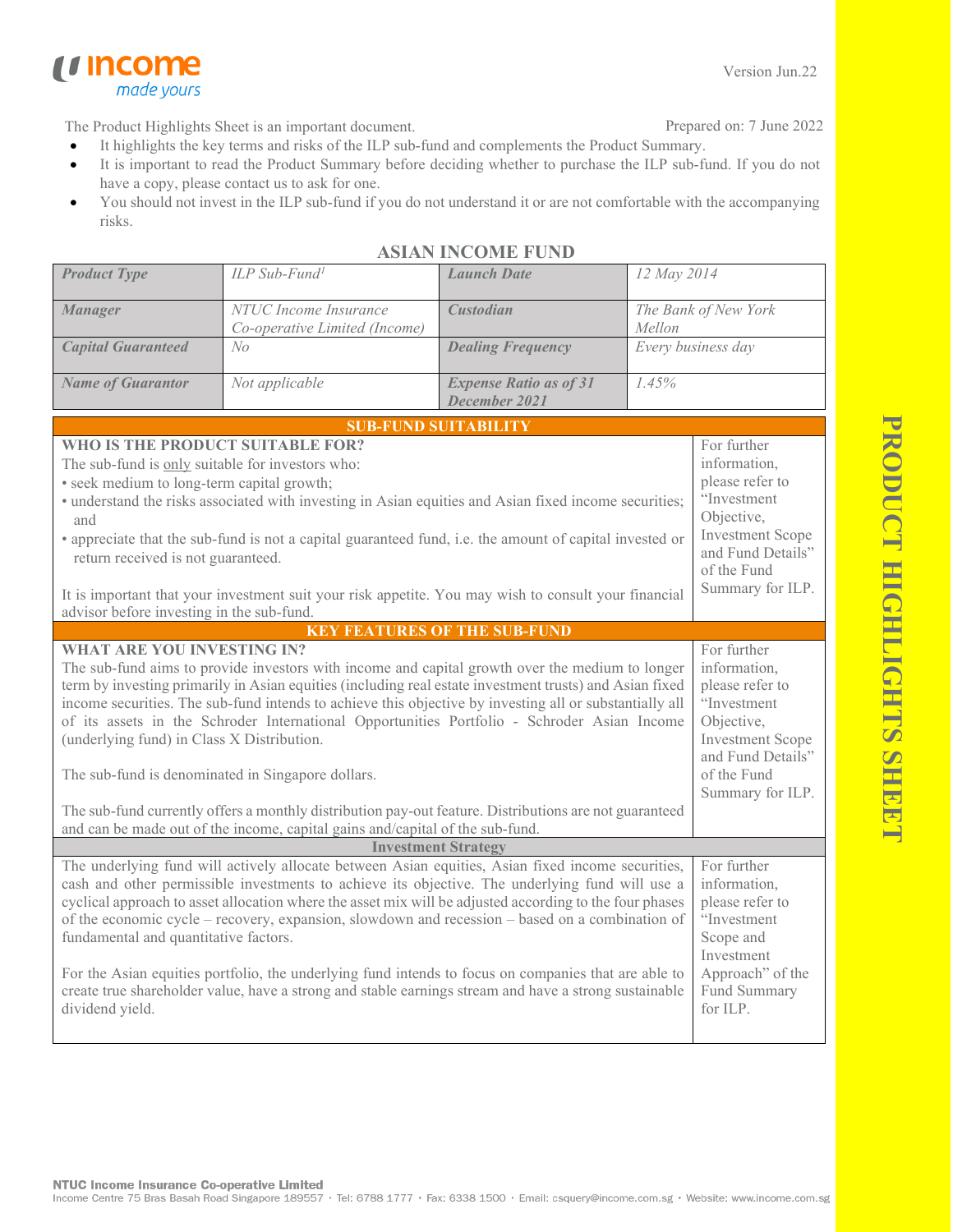

| <b>Parties Involved</b>                                                                                 |                  |
|---------------------------------------------------------------------------------------------------------|------------------|
| WHO ARE YOU INVESTING WITH?                                                                             | For further      |
| The sub-fund is managed by NTUC Income Insurance Co-operative Limited. The manager of the               | information,     |
| Schroder International Opportunities Portfolio - Schroder Asian Income is Schroder Investment           | please refer to  |
| Management (Singapore) Ltd. The investment advisor to the manager is Schroder Investment (Japan)        | "Fund Manager"   |
| Limited.                                                                                                | of the Fund      |
|                                                                                                         | Summary for ILP. |
|                                                                                                         |                  |
| The custodian of the sub-fund is The Bank of New York Mellon.                                           |                  |
| <b>KEY RISKS</b>                                                                                        |                  |
| WHAT ARE THE KEY RISKS OF THIS INVESTMENT?                                                              | For further      |
| You should consider and satisfy yourself as to the risks of investing in the sub-fund.                  | information,     |
|                                                                                                         | please refer to  |
| An investment in the sub-fund is meant to produce returns over the long-term. You should not expect     | "Risks" of the   |
|                                                                                                         |                  |
| to obtain short-term gains from such investments.                                                       | Fund Summary     |
|                                                                                                         | for ILP.         |
| The securities and instruments in which the sub-fund may invest are subject to market fluctuations      |                  |
| and other risks inherent in such investments and there can be no assurance that any appreciation in     |                  |
| value will occur. The risk factors may cause you to lose some or all of your investments. A description |                  |
| of the major risks is provided below.                                                                   |                  |
| <b>Market and Credit Risks</b>                                                                          |                  |
| You are exposed to the following risks:                                                                 |                  |
|                                                                                                         |                  |
| <b>Market Risks</b>                                                                                     |                  |
| The value of investments by the underlying fund may go up and down due to changing economic,            |                  |
| political or market conditions, or due to an issuer's individual situation.                             |                  |
|                                                                                                         |                  |
|                                                                                                         |                  |
| <b>Currency Risks</b>                                                                                   |                  |
| Changes in exchange rates between currencies or the conversion from one currency to another may         |                  |
| cause the value of an underlying fund's investments to diminish or increase. Currency exchange rates    |                  |
| may fluctuate significantly over short periods of time.                                                 |                  |
|                                                                                                         |                  |
| <b>Credit Risks</b>                                                                                     |                  |
| The underlying fund is subject to the risk that some issuers of debt securities and other investments   |                  |
| made by the underlying fund may not make payments on such obligations.                                  |                  |
| <b>Liquidity Risks</b>                                                                                  |                  |
| You are exposed to liquidity risks                                                                      |                  |
| There is no secondary market for the sub-fund. All redemption requests should be made to the            |                  |
| Manager. In exceptional circumstances, the sub-fund's investment in the underlying fund may not be      |                  |
|                                                                                                         |                  |
| readily redeemable.                                                                                     |                  |
| <b>Product-Specific Risks</b>                                                                           |                  |
| You are exposed to the following risks:                                                                 |                  |
|                                                                                                         |                  |
| Risks Relating to Investment Grade, Below Investment Grade and Unrated Debt Securities                  |                  |
| There is a risk that investment grade securities that the underlying fund invests in may be downgraded  |                  |
| due to adverse market conditions. The underlying fund may invest in below investment grade or           |                  |
| unrated debt securities which are generally accompanied by a higher degree of counterparty risk,        |                  |
| credit risk and liquidity risk than higher rated, lower yielding securities.                            |                  |
|                                                                                                         |                  |
| <b>Emerging Markets and Frontier Risk</b>                                                               |                  |
| Emerging markets, and especially frontier markets, generally carry greater political, legal,            |                  |
| counterparty and operational risk.                                                                      |                  |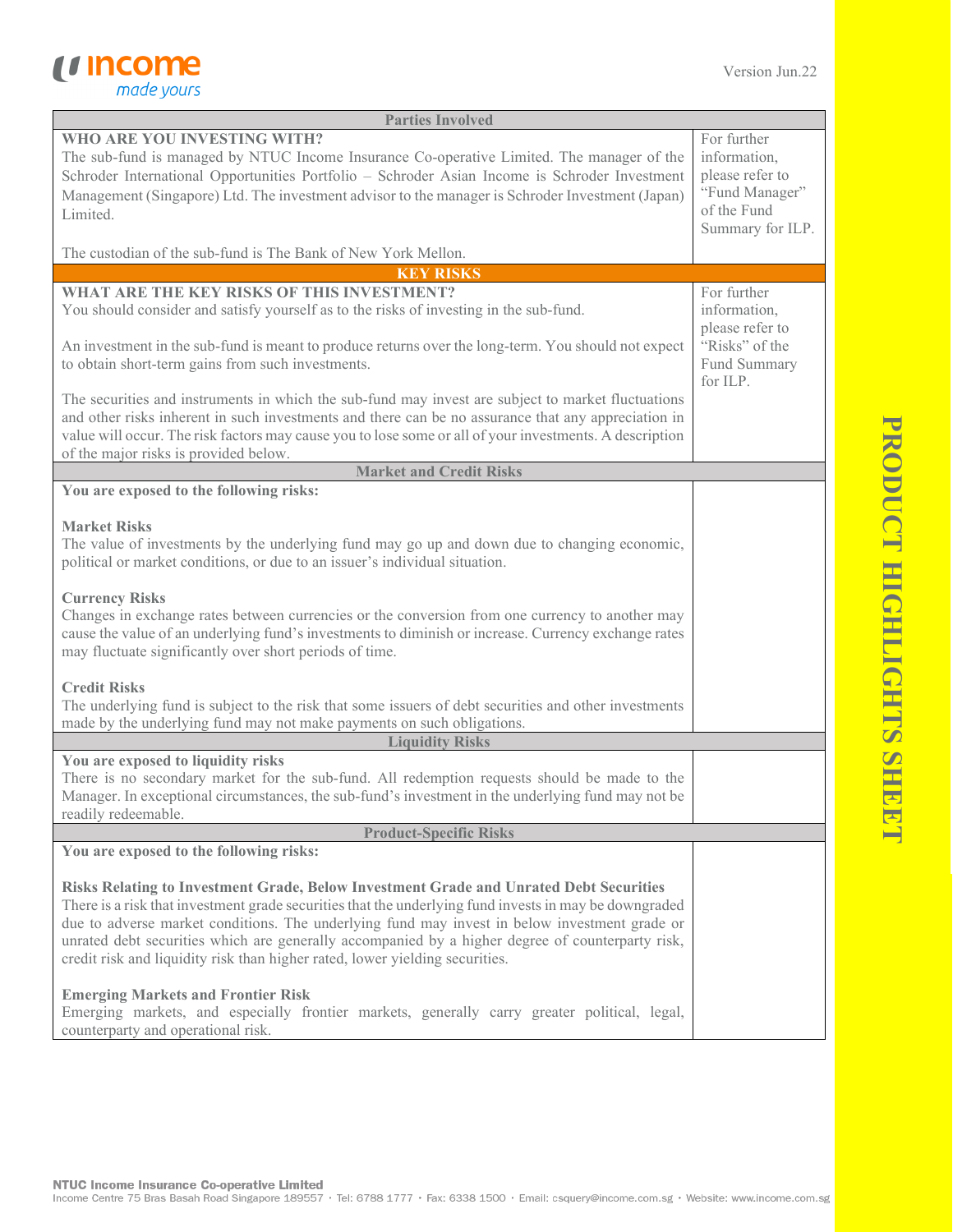For further information, please refer to

### **Risk Relating to Distributions**

The manager of the underlying fund has the absolute discretion to determine whether a distribution is to be made. The Manager also reserves the right to review and make changes to the distribution policy from time to time.

#### **Financial Derivatives Risks**

The underlying fund may use financial derivative instruments as part of the investment process. The use of futures, options, warrants, forwards, swaps or swap options involves increased risk. The underlying fund's ability to use such instruments successfully depends on the Manager's ability to accurately predict movements in stock prices, interest rates, currency exchange rates or other economic factors and the availability of liquid markets. If the Manager's predictions are wrong, or if the financial derivative instruments do not work as anticipated, the underlying fund could suffer greater loss than if the underlying fund had not used such instruments.

#### **Risks Associated with the Stock Connect**

The underlying fund may invest in China A-Shares directly via the Stock Connect.

**Risks Specific to China**

Changes in China's political, social or economic policies may significantly affect the value of the underlying fund's investments.

#### **Onshore Renminbi Currency Risk**

Currency control decisions made by the Chinese government could affect the value of the underlying fund's investments and could cause the underlying fund to defer or suspend redemptions of its shares.

#### **Risk Associated with the China Interbank Bond Market**

The underlying fund may invest in the China Interbank Bond Market via the Bond Connect which is subject to regulatory risks and various risks such as volatility risk, liquidity risk, settlement and counterparty risk.

# **FEES AND CHARGES**

### **WHAT ARE THE FEES AND CHARGES OF THIS INVESTMENT?**

Payable directly by you

|                     | You will need to pay the following fees and charges as a percentage of your gross investment sum:                                              | "Fees and<br>Charges" in                   |
|---------------------|------------------------------------------------------------------------------------------------------------------------------------------------|--------------------------------------------|
| Premium<br>Charge   | Premium charge may apply. Please refer to the fees and charges in the Product<br>Summary of the applicable ILP for details.                    | section 4 of the<br><b>Product Summary</b> |
| Policy Fee          | Policy fee may apply. Please refer to the fees and charges in the Product<br>Summary of the applicable ILP for details.                        | for ILP.                                   |
| Switching<br>Fee    | We currently don't charge for fund switches. Please refer to the fees and charges<br>in the Product Summary of the applicable ILP for details. |                                            |
| Surrender<br>Charge | Surrender charge may apply. Please refer to the fees and charges in the Product<br>Summary of the applicable ILP for details.                  |                                            |

There may be other fees and charges imposed at the investment-linked product level. Please refer to the Product Summary of applicable ILP which you have purchased or intend to purchase for details.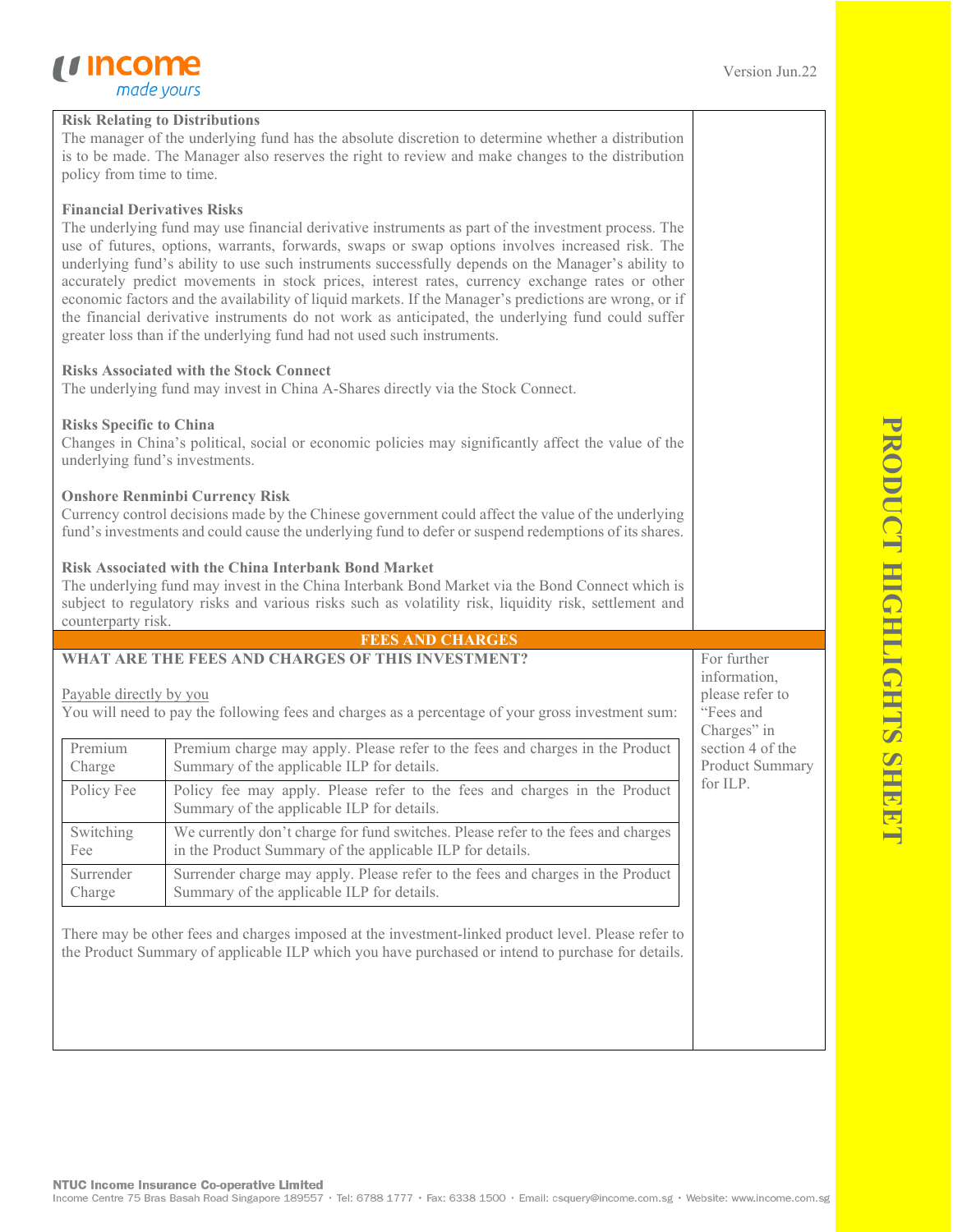

| Payable by the ILP sub-fund from invested proceeds                                                                                                    |                                                |                                                                         |   |                                                                                       |              |                                                                                                          |                   |
|-------------------------------------------------------------------------------------------------------------------------------------------------------|------------------------------------------------|-------------------------------------------------------------------------|---|---------------------------------------------------------------------------------------|--------------|----------------------------------------------------------------------------------------------------------|-------------------|
| The sub-fund will pay the following fees and charges to the Manager and other parties:                                                                |                                                |                                                                         |   |                                                                                       |              |                                                                                                          |                   |
|                                                                                                                                                       |                                                |                                                                         |   |                                                                                       |              |                                                                                                          |                   |
| Annual                                                                                                                                                |                                                |                                                                         |   |                                                                                       |              | 1.25% per annum, including the management fee charged by the investment                                  |                   |
| Management                                                                                                                                            |                                                | manager of Schroder Asian Income Fund. The Annual Management Fee is not |   |                                                                                       |              |                                                                                                          |                   |
| Fee                                                                                                                                                   |                                                |                                                                         |   | guaranteed and may be reviewed from time to time. However, it shall not               |              |                                                                                                          |                   |
|                                                                                                                                                       |                                                |                                                                         |   | exceed 2.0% of the fund balance at any point of time.                                 |              |                                                                                                          |                   |
|                                                                                                                                                       |                                                |                                                                         |   |                                                                                       |              | <b>VALUATIONS AND EXITING FROM THIS INVESTMENT</b>                                                       |                   |
|                                                                                                                                                       |                                                |                                                                         |   | <b>HOW OFTEN ARE VALUATIONS AVAILABLE?</b>                                            |              |                                                                                                          | For further       |
|                                                                                                                                                       |                                                |                                                                         |   |                                                                                       |              |                                                                                                          |                   |
| The sub-fund is valued daily on an offer/bid basis. All transactions for ILP are based on forward                                                     |                                                |                                                                         |   |                                                                                       | information, |                                                                                                          |                   |
| pricing. The prices are updated on the website of Income on each business day.                                                                        |                                                |                                                                         |   | please refer to                                                                       |              |                                                                                                          |                   |
|                                                                                                                                                       |                                                |                                                                         |   |                                                                                       |              |                                                                                                          | "Subscription of  |
|                                                                                                                                                       |                                                |                                                                         |   |                                                                                       |              | HOW CAN YOU EXIT FROM THIS INVESTMENT AND WHAT ARE THE RISKS AND                                         | Units" and        |
|                                                                                                                                                       | <b>COSTS IN DOING SO?</b>                      |                                                                         |   |                                                                                       |              |                                                                                                          | "Redemption of    |
|                                                                                                                                                       |                                                |                                                                         |   |                                                                                       |              | You can exit the sub-fund at any time by informing the insurer, either directly or through the financial | Units" in section |
|                                                                                                                                                       | advisor from whom you purchased the sub-fund.  |                                                                         |   |                                                                                       |              |                                                                                                          | 5 and 6 of the    |
|                                                                                                                                                       |                                                |                                                                         |   |                                                                                       |              | If you do so within the cancellation period of 14 days from time of purchase, you may do so without      | Product Summary   |
|                                                                                                                                                       |                                                |                                                                         |   |                                                                                       |              | incurring the sales charge and fees stated above. However, you will have to take the risk for any price  | for ILP.          |
|                                                                                                                                                       |                                                |                                                                         |   | changes in the NAV of the sub-fund since you purchased it.                            |              |                                                                                                          |                   |
|                                                                                                                                                       |                                                |                                                                         |   |                                                                                       |              | You will receive the sale proceeds within 7 business days from the time the insurer receives your        |                   |
|                                                                                                                                                       | request to exit from the sub-fund.             |                                                                         |   |                                                                                       |              |                                                                                                          |                   |
|                                                                                                                                                       | Your exit price is determined as follows:      |                                                                         |   |                                                                                       |              |                                                                                                          |                   |
|                                                                                                                                                       |                                                |                                                                         |   |                                                                                       |              | 1. If you submit the redemption order before 3 pm on a business day, you will be paid a bid              |                   |
|                                                                                                                                                       |                                                |                                                                         |   | price based on the net asset value of the sub-fund at the close of that business day. |              |                                                                                                          |                   |
|                                                                                                                                                       |                                                |                                                                         |   |                                                                                       |              |                                                                                                          |                   |
| 2. If you submit the redemption order after 3 pm, you will be paid a price bid based on the<br>net asset value at the close of the next business day. |                                                |                                                                         |   |                                                                                       |              |                                                                                                          |                   |
|                                                                                                                                                       |                                                |                                                                         |   |                                                                                       |              |                                                                                                          |                   |
|                                                                                                                                                       |                                                |                                                                         |   |                                                                                       |              | The sale proceeds that you will receive will be the exit price multiplied by the number of units sold,   |                   |
|                                                                                                                                                       |                                                |                                                                         |   | less any charges as stated in the terms of the ILP, if applicable.                    |              |                                                                                                          |                   |
| An example, assuming that redemption charge is not applicable, is as follows                                                                          |                                                |                                                                         |   |                                                                                       |              |                                                                                                          |                   |
|                                                                                                                                                       |                                                |                                                                         |   |                                                                                       |              |                                                                                                          |                   |
|                                                                                                                                                       | Exit price                                     |                                                                         | X | Number of units sold                                                                  | $=$          | <b>Gross Sale Proceeds</b>                                                                               |                   |
|                                                                                                                                                       | S\$1.250                                       |                                                                         | X | 1,000                                                                                 | $=$          | S\$1,250                                                                                                 |                   |
|                                                                                                                                                       |                                                |                                                                         |   |                                                                                       |              |                                                                                                          |                   |
|                                                                                                                                                       | <b>Gross Sale Proceeds</b>                     |                                                                         |   | Redemption Charge                                                                     | $=$          | Net Sale Proceeds                                                                                        |                   |
|                                                                                                                                                       | S\$1,250                                       |                                                                         |   | S\$0.00                                                                               | $=$          | S\$1,250                                                                                                 |                   |
|                                                                                                                                                       |                                                |                                                                         |   |                                                                                       |              |                                                                                                          |                   |
|                                                                                                                                                       |                                                |                                                                         |   |                                                                                       |              | Depending on the ILP that you are investing in, a redemption charge may be applicable. Please refer      |                   |
|                                                                                                                                                       |                                                |                                                                         |   | to the Product Summary of the ILP for more details.                                   |              |                                                                                                          |                   |
|                                                                                                                                                       |                                                |                                                                         |   | <b>CONTACT INFORMATION</b>                                                            |              |                                                                                                          |                   |
|                                                                                                                                                       | <b>HOW DO YOU CONTACT US?</b>                  |                                                                         |   |                                                                                       |              |                                                                                                          |                   |
| More information on the sub-fund could be obtained from the following website:                                                                        |                                                |                                                                         |   |                                                                                       |              |                                                                                                          |                   |
| www.income.com.sg/fund/coopprices.asp                                                                                                                 |                                                |                                                                         |   |                                                                                       |              |                                                                                                          |                   |
|                                                                                                                                                       |                                                |                                                                         |   |                                                                                       |              |                                                                                                          |                   |
|                                                                                                                                                       |                                                |                                                                         |   |                                                                                       |              | Alternatively, you may contact our Customer Service Officers at 6788 1122 / 6788 1777 or email us        |                   |
|                                                                                                                                                       | at csquery@income.com.sg for more information. |                                                                         |   |                                                                                       |              |                                                                                                          |                   |

<sup>1</sup> For ILP sub-fund that feeds 100% into an underlying CIS fund, some of the information provided below could be similar to the underlying CIS fund.